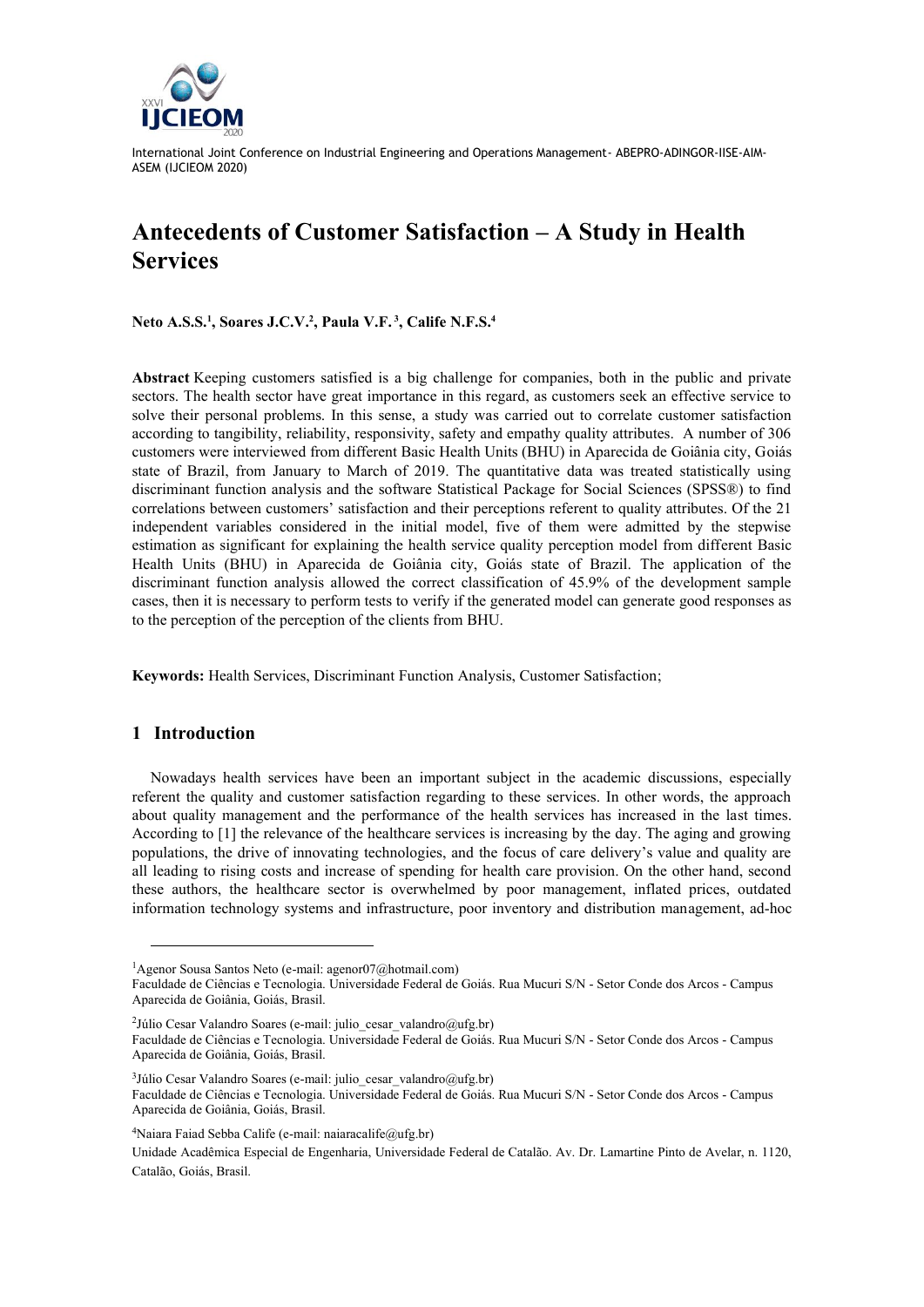

procurement systems, lack of executive involvement, and no process improvement culture. In this sense [2] informs that in the healthcare sector the service quality é considered as user´s fundamental right and responsibility of the providers, so that the organizations' competitively is linked to patients´ satisfaction.

Regarding to quality and customer satisfaction in the health care services context, [3] studied the public healthcare services in a big city of Brazil and concluded that the users are unsatisfied with the public health services (Basic Health Units - BHUs), referent mainly to tangibility and responsivity constructs. In this research the authors identified that the most important attributes are linked to responsivity and reliability constructs. So, the public managers have to priority these aspects in order to promote better services to customers in this context. About customer satisfaction, [4] claim that the path between customer satisfaction and loyalty has been demonstrated numerous times by previous research. [5] added that in the health services context, the companies face the challenge to provide services that satisfy the customers and users and furthermore overcome their expectances.

Referent to satisfaction conceptual aspects several publications approach this subject. According [6] satisfaction is an "overall customer attitude towards a service provider". [7] claim that satisfaction is an emotional reaction to the difference between what customers anticipate and what they receive. [8], [9] and [10] understand that when customers are satisfied, they are more likely to return, while dissatisfied customers are more likely to go elsewhere.

[11] established some correlations among customer satisfaction and possible aspects. The authors identified that customer satisfaction is strongly influenced by the interaction between customers and employees. So examining employee behavior is critical. However, it is important highlight that the employee behavior is strongly influenced by the operating organizational culture, conform several authors ([12]; [13]; [14]; [15]). In this sense, [16] claim that the general satisfaction depends of the performance regarding to several attributes and it is consequence of attend customer's implicit and explicit requirements. [17] add that manage correctly the key attributes tends to increase the customers satisfaction. [2] makes clear that the one of the main challenges of the health services companies is measure continuous the customers satisfaction and affirms that the customers satisfaction is a cumulative construct which join the satisfaction of all organization´s aspects and attributes, as technic, functional, infrastructure, interaction and so on.

[18] correlates perceived quality and customer satisfaction especially in the healthcare services, where the theme has gained importance in the literature as new relations between perceived quality and some users´ characteristics are established. In this sense these authors believe that the perceived quality is very important to customer satisfaction. In this way [19] affirmed that is possible determine two aspects which should be considered in the satisfaction evaluation: one of them refer to satisfaction with health system in general that will motive to search by the service; the second aspect measure the satisfaction with the attending process or only with the result which drive to continuing of the treatment. [18] concluded that the factors which explain the perceived quality by patient are `voluntarism´ and `clinic team´ with 97% and 85% of influence, respectively, in the perception of quality services of the medical ambulatory. The factors 'attending' and 'infrastructure', subsequently, explain 70% and 60% this relation.

Therefore, the current study proposes establish correlations between customers´ satisfaction and quality attributes of healthcare services of a brazilian city from the scale developed and validated by [20] and [21].

## **2 Methodological Procedures**

## *2.1 Data Collect and Analyses*

Related to the data collection process we inform that primary data were collected of a quantitative and qualitative nature. These data were obtained from a non-probabilistic sample of 306 customers from different Basic Health Units (BHU) in Aparecida de Goiânia city, Goiás state of Brazil. These data were collected from January to March of 2019. Regarding to scale (research instrument), it was developed and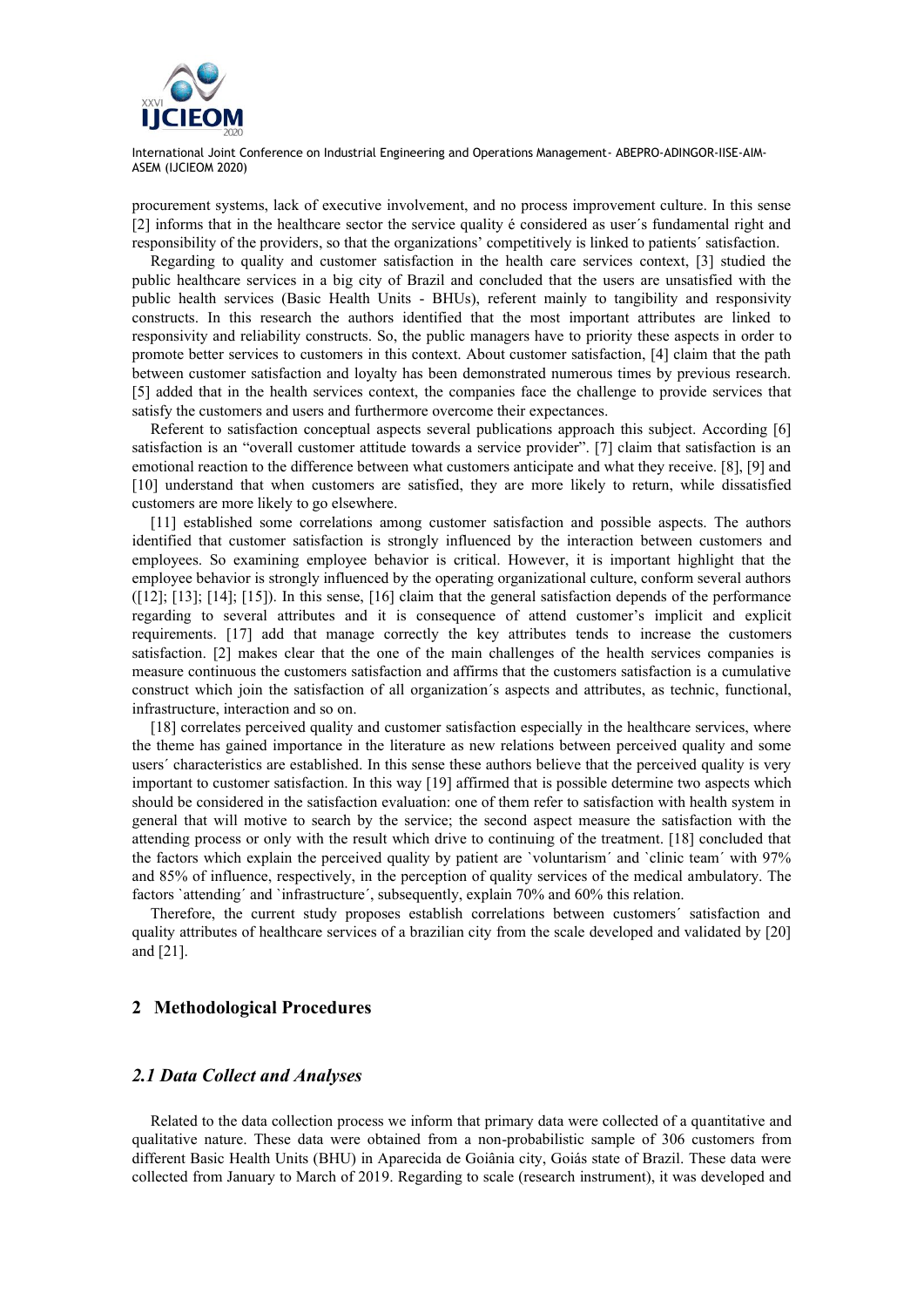

validated in the papers by [20] and [21]. The scale was developed in four phases until to obtain de final version. In this sense it is important to claim that the scale was created from bibliographic references, especially from the work developed by [22].

The quantitative data was treated statistically, especially regarding to correlations between customers' satisfaction and their perceptions referent to quality attributes. In this sense, we sought to identify possible correlations between customers' satisfaction and the quality attributes from scale developed by [20] and [21] with statistical significance. So, considering the purpose of this study to correlate customers' satisfaction and customers´ perception regarding to quality attributes, it was adopted as dependent variables the customers' satisfaction and as independent variables the customers´ perception of quality attributes.

The Likert scale used in the research instrument has five points, from 1 (Very Dissatisfied) until five (very satisfied). The Figure 1 shows this Likert scale:

| 1 - Very Dissatisfied 2 - Dissatisfied 3 - Indifferent 4 - Satisfied 5 - Very Satisfied |  |  |  |  |
|-----------------------------------------------------------------------------------------|--|--|--|--|
|-----------------------------------------------------------------------------------------|--|--|--|--|

#### **Figure 1.** Likert scale used in customer perception questionnaire.

Concerning to the independent variables (explanatory) used in the work, one should mention the 21 quality attributes linked to "Responsivity", "Reliability", "Empathy", "Safety" and "Tangibility" constructs, obtained from the survey instrument developed [20] and [21]. The method used was discriminant function analysis and the software used wad Statistical Package for Social Sciences (SPSS®).

### *2.2 Estimation and Evaluation of the Discriminant Function Analysis in SPSS®*

The set of independent variables is composed of 21 variables related to the patient's perception of the service provided by a health unit. As the categorical dependent variable, LEVEL SATISFACTION, will be explained by the independents, based on a Likert scale that ranges from 1 (Very Dissatisfied) to five (Very Satisfied). Therefore, we have all the necessary data to start the development of the discriminant model. In this sense, the sample was separated into five groups and these groups were identified using a numeric label (group 1, group 2, group 3, group 4 and group 5).

As we want a function that has simplification in relation to the need for data to be obtained and played on, we choose the Stepwise method, were inserted the variables into the function based on the degree of discrimination that each one has, that is, for its explanatory power.

Finally, we defined the method used for the insertion of the variables in the discriminant function, in this case the Wilk's Lambda method, which is a variation of Test F. Reaching a certain level of significance for Lambda, in which its value was is minimized, the variable respective was selected for the function. This significance level depends on an F value or an F probability. The standard value established is an interval from 5% until 10%. Therefore, in this study we adopted the inclusion of variables that have a level equal to or less than 5%. When the variable reaches a level above 10%, it is excluded. This is equivalent to saying that the desired confidence interval pattern is 95%.

We used the Lachembruch Test, in which each case is tested for a function generated by the other cases. If there is any missing value in the independent variables, it is replaced by the average of the others. This avoids failing to classify a case. After all definitions have been entered or parameterized, the discriminant function and other outputs were analyzed in the Results and Discussion section of this paper.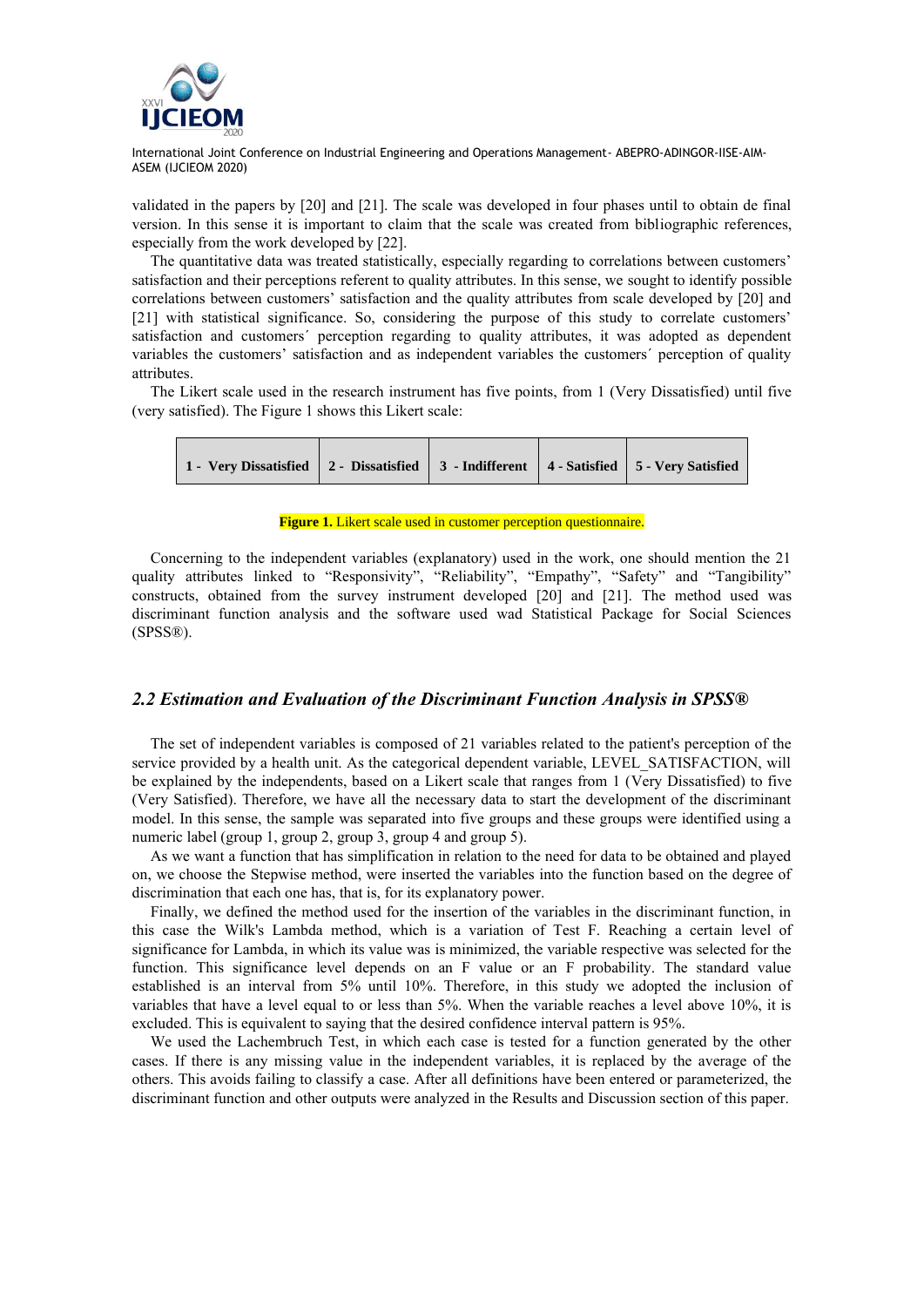

# **3 Results and Discussion**

The first information refers to the general sample, which identifies the cases that were used to generate the function and those that were separated, or not selected, according to Table 1:

|          | <b>Unweighted Cases</b>                                                                         | N        | Percent |
|----------|-------------------------------------------------------------------------------------------------|----------|---------|
| Valid    |                                                                                                 | 306      | 99,7    |
| Excluded | Missing or out-of-range group codes                                                             | $\theta$ | 0,0     |
|          | At least one missing discriminant variable                                                      |          | 0,3     |
|          | Both missing or out-of-range group codes<br>and at least one missing discriminating<br>variable | $\Omega$ | 0,0     |
|          | Total                                                                                           |          | 0,3     |
| Total    |                                                                                                 | 307      | 100,0   |

**Table 1.** Analysis Case Processing Summary.

As we can observe, we have 307 cases or elements available in the sample (100%) and 306 (99.7%) correspond to valid values. So in just one case (0.3%) there is one discriminant variable missing.

Table 2 shows statistic parameters such as means and standard deviations for each variable in the two groups of the sample researched.

|                                                                                                                                                   | Lambda de<br><b>Wilks</b> | F      | df1            | df2 | Sig.  |
|---------------------------------------------------------------------------------------------------------------------------------------------------|---------------------------|--------|----------------|-----|-------|
| 3.1 The hospital has preserved<br>and modern equipment                                                                                            | 0,810                     | 17,697 | $\overline{4}$ | 301 | 0,000 |
| 3.2 The hospital has a quantity<br>equipment that provides<br>οf<br>satisfactory care                                                             | 0,699                     | 32,381 | 4              | 301 | 0,000 |
| 3.3 The hospital's physical<br>facilities are pleasant and well<br>signposted                                                                     | 0,837                     | 14,617 | 4              | 301 | 0,000 |
| 3.4 The hospital staff has a<br>well-groomed appearance and<br>according<br>the<br>attire,<br>to<br>characteristics of the<br>work<br>environment | 0,864                     | 11,808 | 4              | 301 | 0,000 |
| The<br>reports and<br>3.5<br>other<br>documents delivered to the<br>patient are easy to understand                                                | 0,831                     | 15,295 | 4              | 301 | 0,000 |
| 3.6 The hospital performs its<br>activities at the appointed time                                                                                 | 0,810                     | 17,624 | 4              | 301 | 0,000 |

**Table 2.** Test of Equality of Group Means.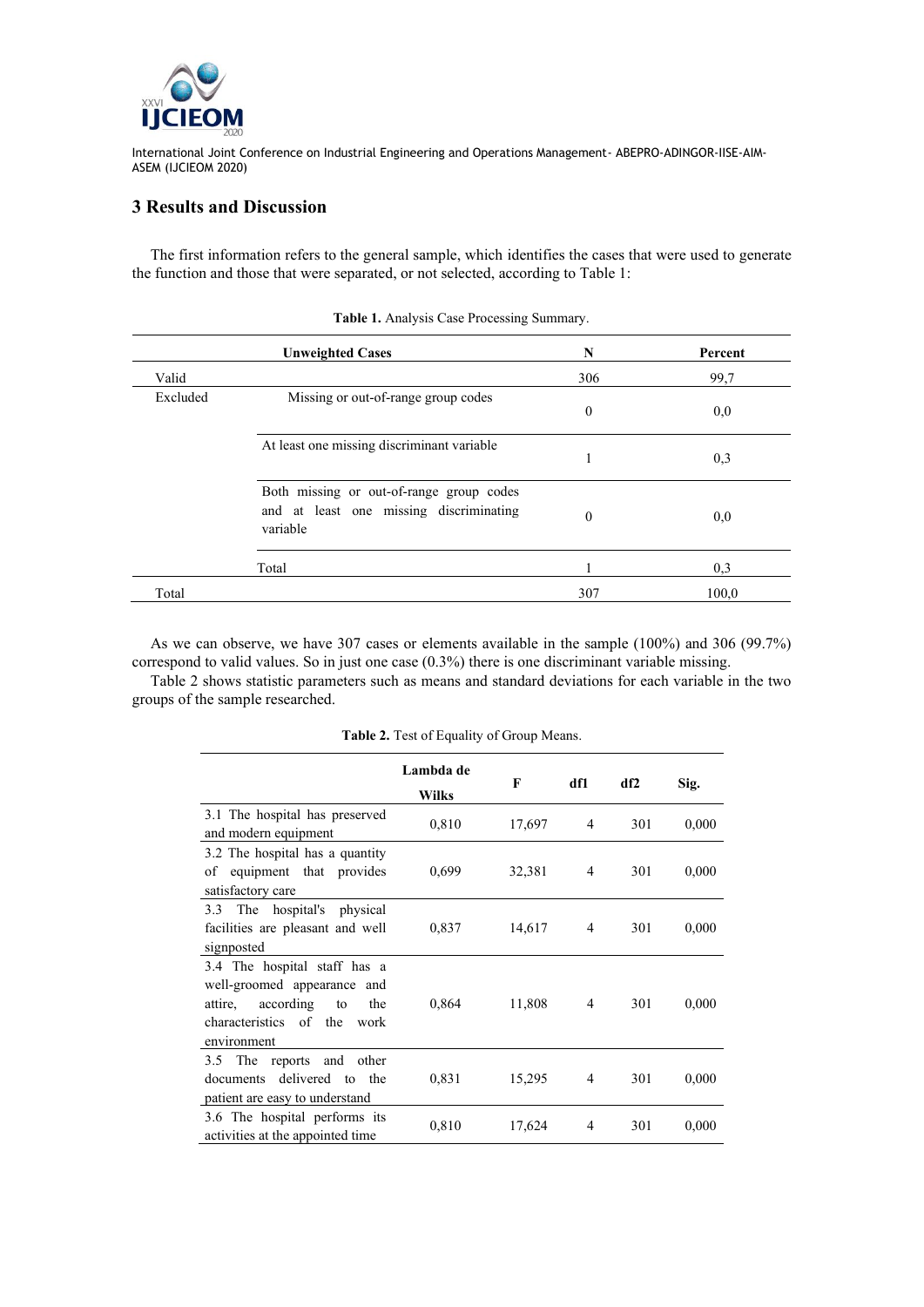

| The<br>hospital shows<br>3.7<br>a<br>interest<br>sincere<br>in                                                            |       |        | 4 | 301 | 0,000 |
|---------------------------------------------------------------------------------------------------------------------------|-------|--------|---|-----|-------|
| solving<br>patients' problems                                                                                             | 0,761 | 23,680 |   |     |       |
| 3.8 The hospital performs the                                                                                             |       |        |   |     |       |
| services and procedures                                                                                                   | 0,786 | 20,536 | 4 | 301 | 0,000 |
| correctly, not causing rework                                                                                             |       |        |   |     |       |
|                                                                                                                           |       |        |   |     |       |
| 3.9<br>hospital<br>The<br>presents<br>documents<br>reports,<br>and<br>information about the patient<br>without errors     | 0,790 | 20,018 | 4 | 301 | 0,000 |
| 3.10 At the hospital, the team<br>accurately<br>informs<br>patients<br>services<br>will<br>when<br>be<br>performed        | 0,809 | 17,711 | 4 | 301 | 0,000 |
| At the hospital, staff<br>3.11<br>readily assist their patients                                                           | 0,744 | 25,894 | 4 | 301 | 0,000 |
| 3.12 At the hospital, the staff<br>is polite and courteous to<br>their patients                                           | 0,823 | 16,166 | 4 | 301 | 0,000 |
| The hospital has<br>3.13<br>a<br>minimum<br>number<br>of<br>qualified and qualified teams<br>to provide satisfactory care | 0,754 | 24,573 | 4 | 301 | 0,000 |
| The<br>hospital has<br>3.14<br>a<br>minimum<br>number<br>οf<br>technicians<br>operate<br>to<br>examination equipment      | 0,769 | 22,662 | 4 | 301 | 0,000 |
| 3.15 At the hospital, the<br>behavior<br>team's<br>conveys<br>confidence to patients                                      | 0,941 | 4,724  | 4 | 301 | 0,001 |
| 3.16 Hospital patients feel<br>safe using their services                                                                  | 0,732 | 27,556 | 4 | 301 | 0,000 |
| 3.17 At the hospital, the team<br>has adequate knowledge to<br>answer patients' questions                                 | 0,775 | 21,835 | 4 | 301 | 0,000 |
| 3.18 The hospital has an<br>entrance and exit control for<br>people                                                       | 0,752 | 24,791 | 4 | 301 | 0,000 |
| 3.19 At the hospital, the team<br>offers individualized care to<br>their patients                                         | 0,829 | 15,486 | 4 | 301 | 0,000 |
| 3.20 The hospital operates at<br>appropriate<br>times<br>to<br>its<br>patients                                            | 0,810 | 17,661 | 4 | 301 | 0,000 |
| 3.21 The hospital prioritizes<br>the patient's interests                                                                  | 0,736 | 27,011 | 4 | 301 | 0,000 |

The first test that the system presents is the equality of means of the groups, a test that seeks to identify which variables are the best discriminators for the groups under study. In this case, it was identified that variable 3.2 (The hospital has a quantity of equipment that provides satisfactory care) is the one with the best power of discrimination between groups, due to the low value of Wilks'Lambda statistics. According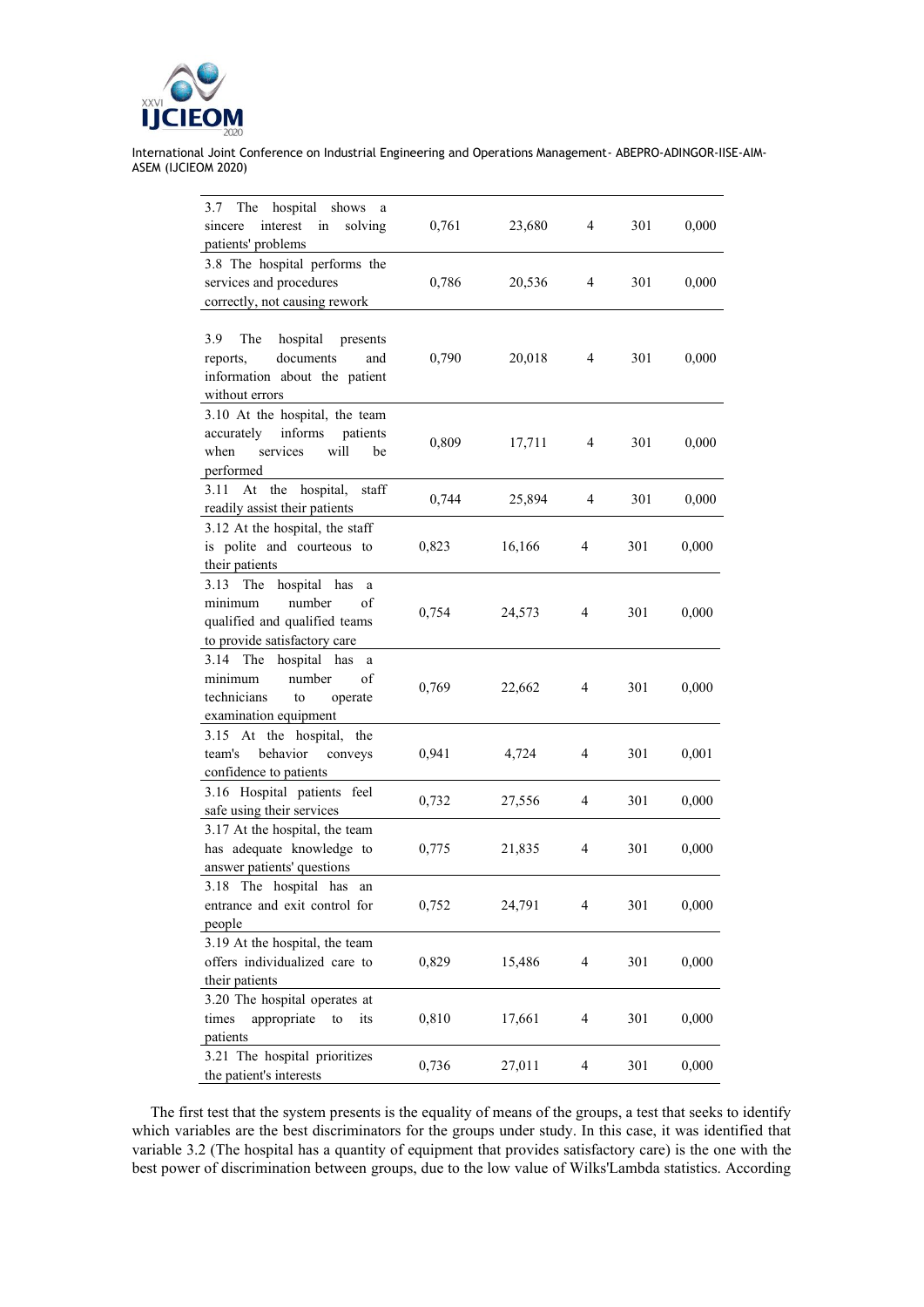

to Wilks' Lambda test, the lower of the statistic variable value, the better the discrimination of the groups studied.

There is also the F-ANOVA test that helps in the interpretation and evaluation of Wilks'Lambda test, presenting the level of significance of each variable, which, being low (less than 0.05), indicates a significant difference between the averages of the group. This test confirms the previous variable and would place the other variables as good candidates for discriminators, if they present Sig. <0.05.

The confirmation that the equality premise between the covariance matrices has broken or not is obtained through the test called Box's M, which is based in F transformation, as shown in Table 3. SPSS® tests the  $H_0$  of equality of covariance matrices through the level of significance obtained.

| Box's M |      |                                 | 97,057     |
|---------|------|---------------------------------|------------|
| F       |      | Aprox.                          | 1,554      |
|         | df1  |                                 | 60         |
|         | df2  |                                 | 116805,870 |
|         | Sig. |                                 | 0,004      |
| Test    | null | hypothesis of                   | equal      |
|         |      | population covariance matrices. |            |

**Table 3.** Test Results.

In this case, the test indicates a violation of premise of equality between the covariance matrices, conform a significance level of 0.05, because the test result is lower (0.004). The probable cause is referent to the size of the sample or due the difference in size of the groups, but it may also be due to the absence of multivariate normality. After that, Table 4 shows the eigenvalues for each function:

#### **Table 4.** Eigenvalues.

| Function | Eigenvalue      | % of Variance | Cumulative % | Canonical Correlation |
|----------|-----------------|---------------|--------------|-----------------------|
|          | $0.807$ a       |               | 83.2         | 0,668                 |
|          | $0.125^{\rm a}$ | 12.9          | 96.2         | 0.334                 |
|          | $0.031^{\rm a}$ |               | 99.4         | 0.174                 |
| 4        | $0.006^{\rm a}$ |               | 100.0        | 0.076                 |

a. First 4 canonical discriminant functions were used in the analysis.

The Eigenvalue, which is the column sum of factor loads squared for each factor, represents the amount of variance explained by a factor. In this study, 80.7% of the classification variation is explained by the only factor formed by the explanatory variables in Function 1. By raising the canonical correlation squared (0.668<sup>2</sup>), it can be considered that 44.62% of the dependent variable LEVEL SATISFACTION (Which your level of satisfaction/general perception with the health service?) can be represented by the model identified by the discriminant analysis. The other functions have eigenvalues and lower canonical correlations.

Follow we have the results regarding to the Stepwise process, informing the variables selected or not, at each step, as well as what happened with each one, according to Table 5:

**Table 5.** Application of the Stepwise method to model variables

| Variable Entered/Removed <sup>a, b, c, d</sup> |
|------------------------------------------------|
| Lambda de Wilks                                |
| Exact F                                        |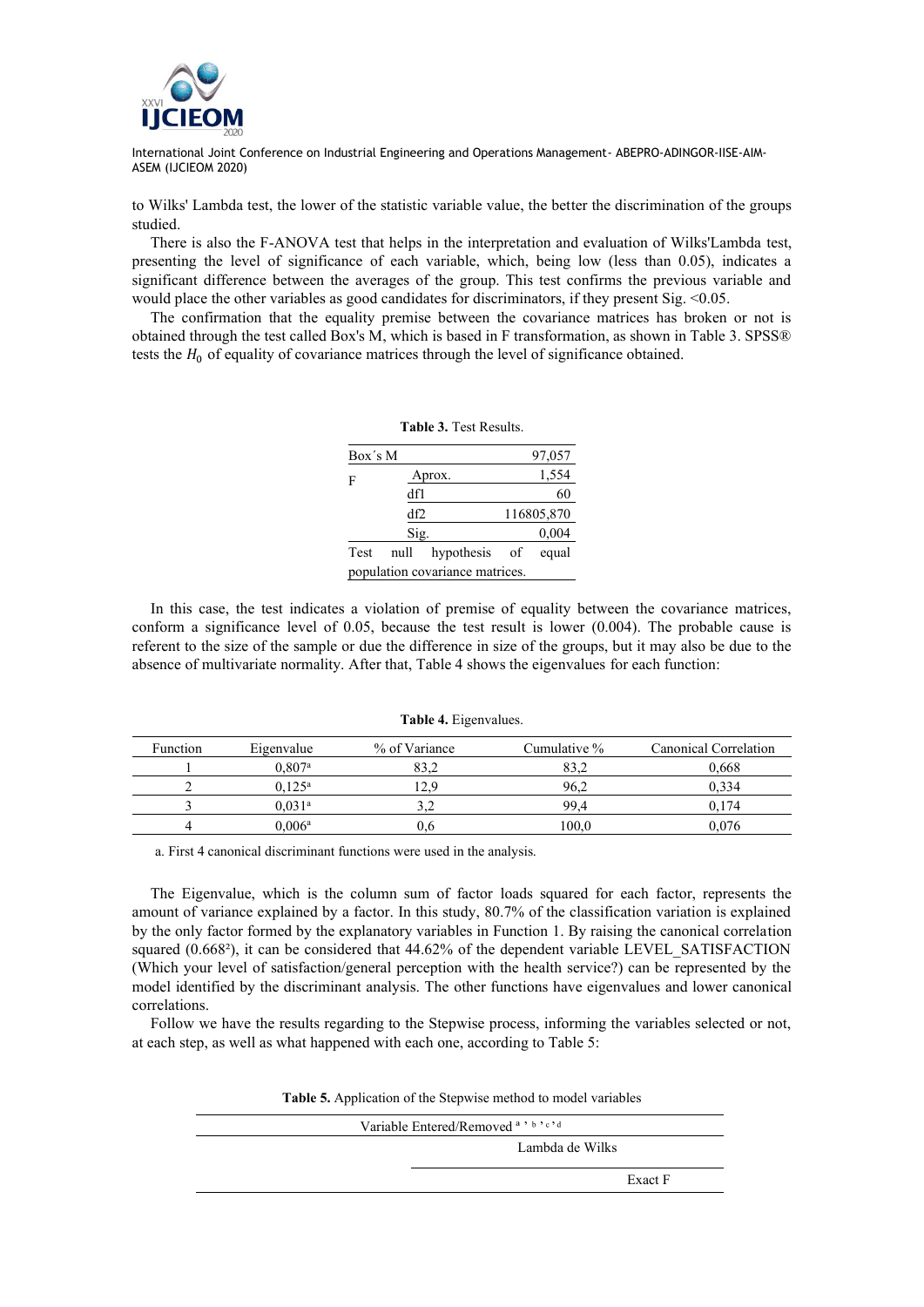

| Step | Entered                                                                                                             | <b>Statistic</b> | df1 | df2            | df3 | Statistic | df1 | df2 | Sig.     |
|------|---------------------------------------------------------------------------------------------------------------------|------------------|-----|----------------|-----|-----------|-----|-----|----------|
| 1    | 3.2<br>hospital<br>has<br>The<br><sub>a</sub><br>quantity of equipment that<br>provides satisfactory care           | $0,699$ 1        |     | $\overline{4}$ | 301 | 32,381    | 4   | 301 | $\theta$ |
| 2    | 3.11 At the hospital, staff<br>readily assist their patients                                                        | 0,593            | 2   | 4              | 301 | 22,431    | 8   | 600 | $\theta$ |
| 3    | The hospital has an<br>3.18<br>entrance and exit control for<br>people                                              | 0,53             | 3   | $\overline{4}$ | 301 |           |     |     |          |
| 4    | 3.13 The hospital has a<br>minimum number of qualified<br>qualified teams<br>and<br>to<br>provide satisfactory care | 0,497            | 4   | 4              | 301 |           |     |     |          |
| 5    | 3.17 At the hospital, the team<br>has adequate knowledge to<br>answer patients' questions                           | 0,474            | 5   | 4              | 301 |           |     |     |          |
|      | At each step, the variable that minimizes the overall Wilks' Lambda is entered.                                     |                  |     |                |     |           |     |     |          |
|      | a. Maximum number of steps is 42.                                                                                   |                  |     |                |     |           |     |     |          |
|      | b. Maximum significance of F to enter is 05.                                                                        |                  |     |                |     |           |     |     |          |
|      | c. Minimum significance of F to remove is 10                                                                        |                  |     |                |     |           |     |     |          |
|      | d. F level, tolerance, or VIN insufficient for futher computation.                                                  |                  |     |                |     |           |     |     |          |

Table 5 shows the five steps that the system has produced. We can observe that the best variables for the discriminant function were obtained, which were selected considering the levels of significance that they reached within the pre-established confidence interval (95%). They are: 3.2 The hospital has a quantity of equipment that provides a satisfactory service, 3.11 In the hospital, the team promptly assists its patients, 3.13 The hospital has a minimum number of qualified and qualified teams to provide satisfactory services, 3.17 In the hospital, the team has adequate knowledge to answer patients' questions and 3.18 The hospital has a control of entry and exit of people. The other variables were not selected.

As the problem of multicollinearity between these five variables was identified, it was expected that if the function assumed the case, the explanation level conform indicated by the Tolerance coefficient would be reduced for the variables at each step of the Stepwise method. The Stepwise method was chosen because there is the partial correlation of the other variable, the variable '3.17 In the hospital, the team has adequate knowledge to answer the patients'. The questions showed greater predictive power for the discriminant function. The canonical discriminant function obtained is shown in Table 6:

|                                                                                                                        |       |          | Function |          |
|------------------------------------------------------------------------------------------------------------------------|-------|----------|----------|----------|
|                                                                                                                        |       | 2        | 3        | 4        |
| 3.2 The hospital has a quantity<br>equipment that provides<br>οf<br>satisfactory care                                  | 0.464 | $-0.081$ | $-0,702$ | 0.064    |
| 3.11 At the hospital,<br>staff<br>readily assist their patients                                                        | 0,267 | $-0,561$ | 0,272    | $-0.655$ |
| 3.13<br>hospital<br>has a<br>The<br>minimum number of qualified<br>and qualified teams to provide<br>satisfactory care | 0,152 | 0,658    | $-0,159$ | $-0,271$ |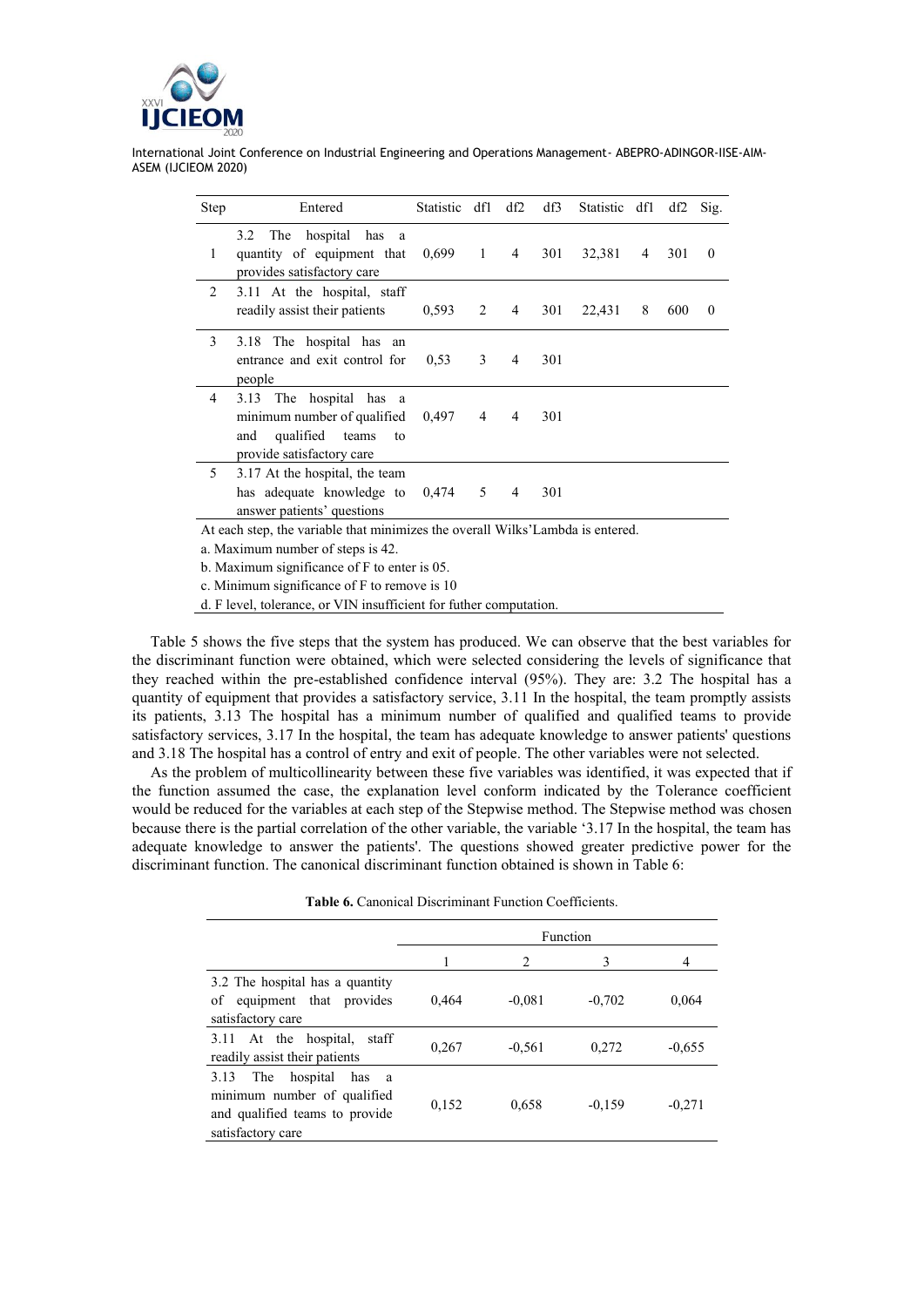

| 3.17 At the hospital, the team                              |          |          |          |          |
|-------------------------------------------------------------|----------|----------|----------|----------|
| adequate knowledge to<br>has                                | 0.236    | $-0.417$ | $-0.015$ | 0,751    |
| answer patients' questions                                  |          |          |          |          |
| 3.18 The hospital has<br>an                                 |          |          |          |          |
| entrance and exit control for                               | 0.262    | 0.361    | 0,613    | 0,202    |
| people                                                      |          |          |          |          |
| (Constant)                                                  | $-4.210$ | 0,687    | $-0.194$ | $-0,412$ |
| $\sim$ $\sim$<br>$\mathbf{r}$ , $\mathbf{r}$ , $\mathbf{r}$ |          |          |          |          |

Unstandardized coefficients.

Then based on the non-standardized coefficients in Table 6 (Canonical Discriminant Function Coefficients) the discriminating functions (Z score) would be:

*= -4.210 + 0.464 (3.12) + 0.267 (3.11) + 0.152 (3.13) + 0.236 (3.17) + 0.262(3.18) = 0.687 - 0.081 (3.12) - 0.561 (3.11) + 0.658 (3.13) - 0.417 (3.17) + 0.361 (3.18) = -0.194 - 0.702 (3.12) + 0.272 (3.11) - 0.159 (3.13) - 0.015 (3.17) + 0.613 (3.18) = -0.412 + 0.064 (3.12) - 0.655 (3.11) - 0.271 (3.13) + 0.751 (3.17) + 0.202 (3.18)*

The Function 1 has the highest eigenvalue and the highest canonical correlation, so it is considered that  $Z_1$  is more appropriate to express the patients' satisfaction in the analyzed health service.

The cut-off point will be used to classify the cases according to the canonical discriminating function. It was calculated the cutoff considering equal costs of classification errors, weighting the relationship between centroid versus probability. After setting the cutoff point, it was validated the function in relation to the cases of the development samples. The results are showed in Table 7.

|          |                                                                                      |                |                | Classification Results <sup>a'c</sup> |           |                      |          |                  |
|----------|--------------------------------------------------------------------------------------|----------------|----------------|---------------------------------------|-----------|----------------------|----------|------------------|
|          | What is your level of<br>satisfaction/general perception<br>with the health service? |                |                | Predicted Group Membership            |           |                      |          | T<br>otal        |
|          |                                                                                      |                | 1              | $\overline{2}$                        | 3         | $\overline{4}$       | 5        |                  |
|          |                                                                                      | 1              | 29             | 9                                     | 5         | 6                    | $\theta$ | 49               |
|          |                                                                                      | $\overline{2}$ | 11             | 24                                    | 8         | $\overline{2}$       | 1        | 46               |
|          | Count                                                                                | 3              | 7              | 20                                    | 29        | 12                   | 8        | 76               |
|          |                                                                                      | 4              | 6              | 6                                     | 15        | 29                   | 34       | 90               |
| Original |                                                                                      | 5              | 3              | $\overline{c}$                        | 5         | 6                    | 30       | 46               |
|          |                                                                                      | 1              | 59             | 18,4                                  | 10        | 12                   | $\theta$ | 10               |
|          |                                                                                      | $\overline{2}$ | $\cdot$        | 52,2                                  | $\cdot$   | $\cdot$              | 2,       | $\theta$         |
|          | $\frac{0}{0}$                                                                        | 3              | 23             | 26,3                                  | 17        | 4,                   | 2        | 10               |
|          |                                                                                      | $\overline{4}$ | ,9             | 6,7                                   | $\cdot$ 4 | 3                    | 10       | $\theta$         |
|          |                                                                                      | 5              | 9,             | 4,3                                   | 38        | 15                   | ,5       | 10               |
|          |                                                                                      |                | $\overline{2}$ |                                       | ,2        | ,8                   | 37       | $\theta$         |
|          |                                                                                      |                | 6,             |                                       | 16        | 32                   | ,8       | 10               |
|          |                                                                                      |                | 7              |                                       | ,7        | $\cdot$ <sup>2</sup> | 65       | $\theta$         |
|          |                                                                                      |                | 6,             |                                       | 10        | 13                   | ,2       | 10               |
|          |                                                                                      |                | 5              |                                       | ,9        |                      |          | $\boldsymbol{0}$ |

**Table 7.** Validation of Function in relation to Sample Cases.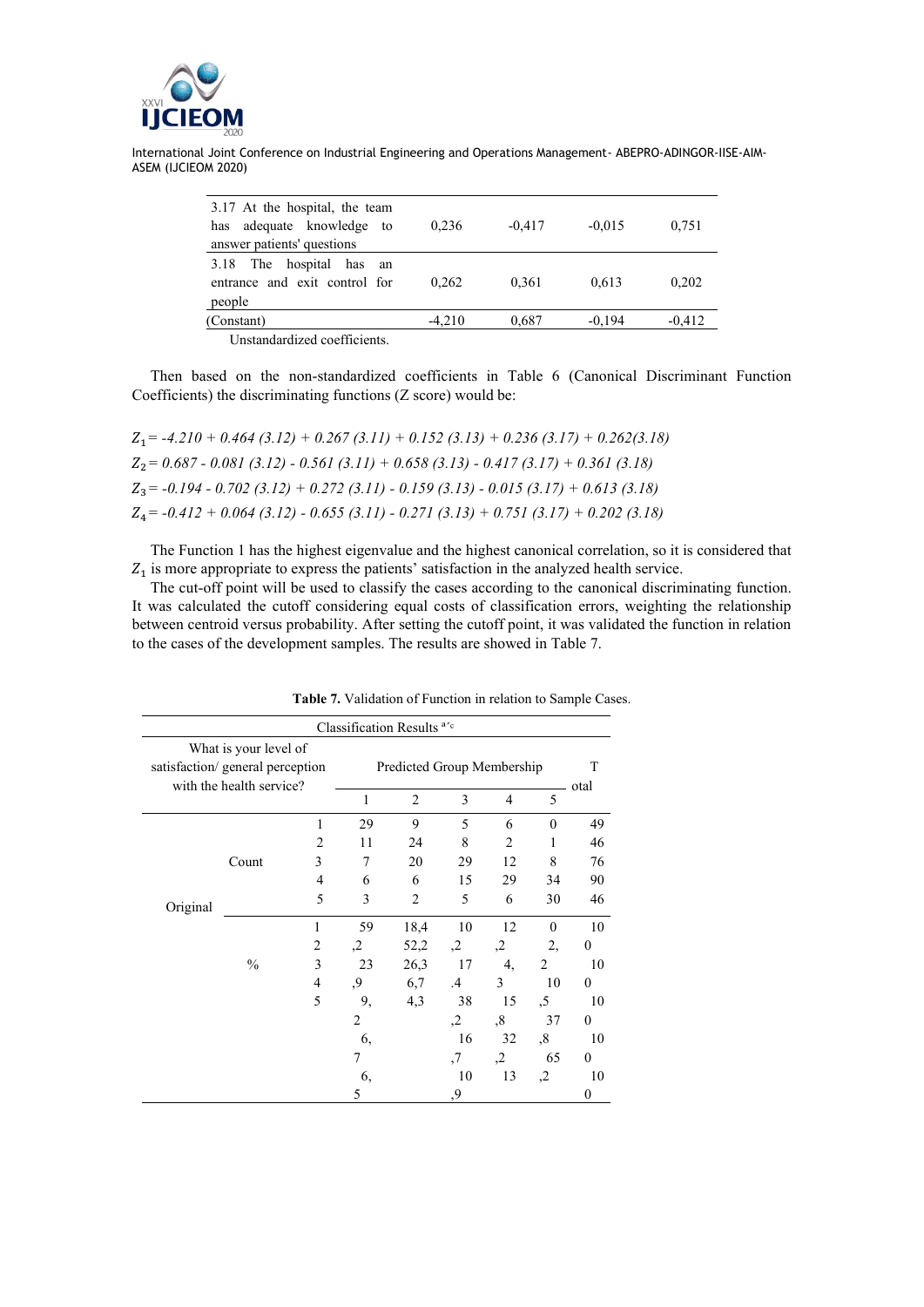

| Cross-<br>validated <sup>b</sup> |       | 1              | 27             | 11   | 5  | 6              | $\mathbf{0}$ | 49               |
|----------------------------------|-------|----------------|----------------|------|----|----------------|--------------|------------------|
|                                  |       | $\overline{2}$ | 13             | 20   | 10 | $\overline{2}$ | 1            | 46               |
|                                  | Count | 3              | 7              | 21   | 27 | 12             | 9            | 76               |
|                                  |       | $\overline{4}$ | 6              | 6    | 15 | 29             | 34           | 90               |
|                                  |       | 5              | 3              | 2    | 5  | 7              | 29           | 46               |
|                                  |       | $\mathbf{1}$   | 55             | 22,4 | 10 | 12             | $\mathbf{0}$ | $10\,$           |
|                                  |       | $\overline{2}$ | ,1             | 43,5 | ,2 | ,2             | 2,           | $\theta$         |
|                                  | $\%$  | 3              | 28             | 27,6 | 21 | 4,             | 2            | 10               |
|                                  |       | $\overline{4}$ | ,3             | 6,7  | ,7 | 3              | 11           | $\boldsymbol{0}$ |
|                                  |       | 5              | 9,             | 4,3  | 35 | 15             | ,8           | 10               |
|                                  |       |                | $\overline{c}$ |      | ,5 | ,8             | 37           | $\boldsymbol{0}$ |
|                                  |       |                | 6,             |      | 16 | 32             | ,8           | 10               |
|                                  |       |                | 7              |      | ,7 | $\cdot$        | 63           | $\theta$         |
|                                  |       |                | 6,             |      | 10 | 15             |              | 10               |
|                                  |       |                | 5              |      | ,9 | ,2             |              | $\mathbf{0}$     |

a. 45,9% of selected original grouped cases correctly classified

b. Cross validation is done only for those cases in the analysis. In crossvalidation, each case is classified by the function derived from all cases other than that case

c. 43,0% of selected cross-validated grouped cases correctly classified

Table 7 shows the results of the classifications from the samples. The development ´sample cases were 45.9% correctly classified. There are 29 correct classifications of observations belong to group 1, 24 correct classifications of observations which belong to group 2, 29 correct classifications are referent to group 3, 29 correct classifications are regarding to group 4 and 30 correct classifications of observations belong to group 5. The sample called cross-validated is the Lachembruch test, in which each case of the development sample is removed from the cross-validated sample and a new function is generated and applied on it to verify the classification capacity. This test showed a correctness rate of 43.0% of the classifications. Therefore, we can observe that this model has the capacity to perform, at a moderate level the classification of elements external to itself.

## **4 Final Considerations**

Patient satisfaction is valuable feedback that will contribute to reflect on the continuous improvement of teamwork. Thus, a constant investigation is required in the search to identify components that compromise the performance of the health team and hospital administration. It is for customers that strategies in the pursuit of quality should be directed.

The objective of this study was achieved even with a correct classification of 45.9% of the development sample, a percentage that is not very substantial, but that can be explained because we deal with the perception of customers and we know that there are different views for the same context.

As for the limitation of the study, it is perceived that it would be imprudent to generalize the conclusions of the research. Therefore, it is not advisable to use this model to obtain information even in cases that have certain similarities, because despite some possible coincidences, the realities and contexts are usually different.

Regarding the independent variables, in the Discriminant Analysis they are generally metrics with continuous values, but they can also assume values that represent categories. For future work, the questionnaire used in this study is proposed to also bring questions that refer purely to categories (high and low, for example). Therefore, for a better assessment of these issues, Logistic Regression and/or Neural Networks could be employed.

Finally, one can conclude that although the discriminant analysis shows a result, it is necessary to carry out tests and considerations to verify whether the model can really be used to assess the customer´s